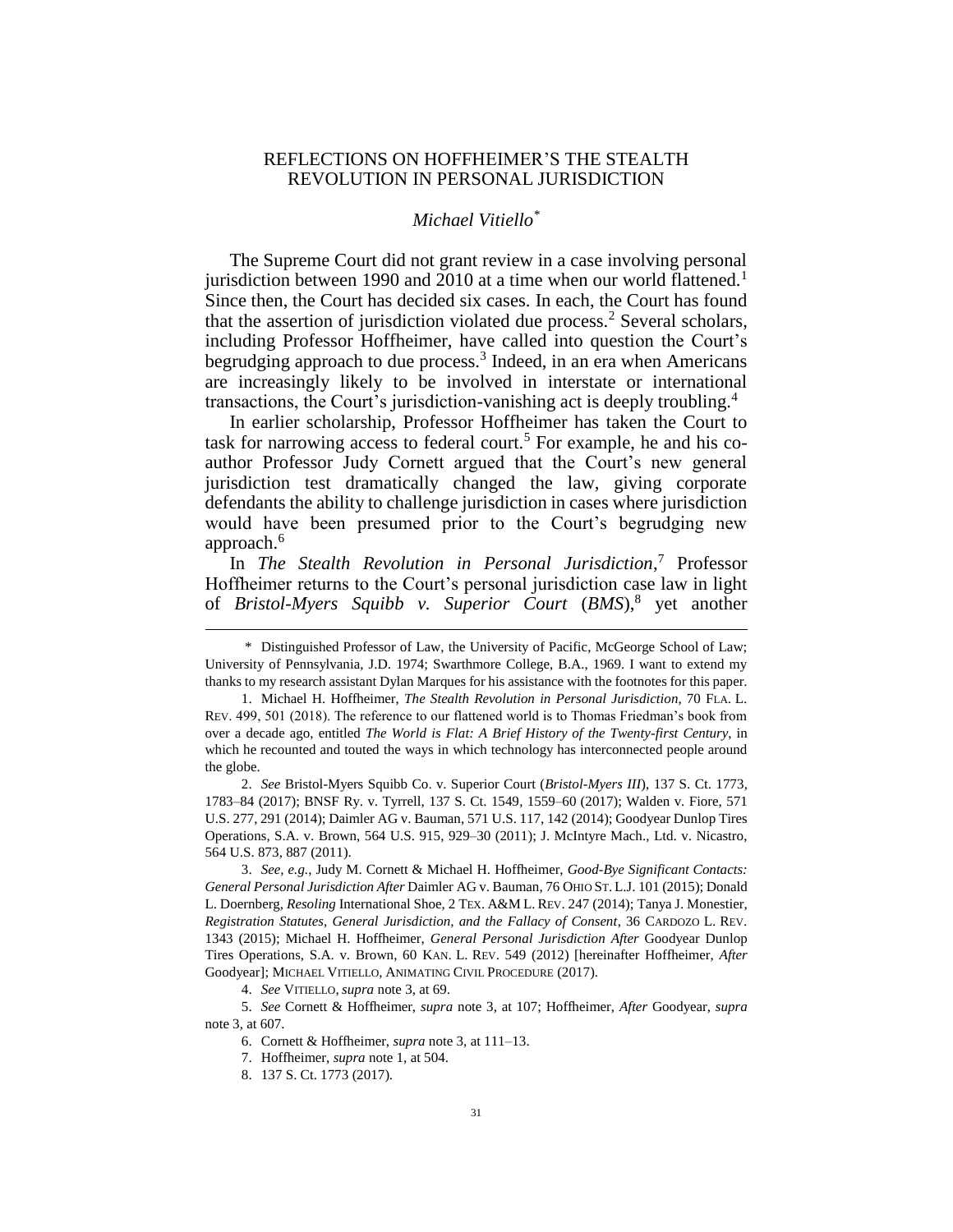jurisdiction-denying case. Here, Professor Hoffheimer does not merely repeat the previous critique, but has focused on another problem with the Court's new due process analysis: the Court acts as if it is merely applying well-settled principles, when that is far from the truth. $9$  As Professor Hoffheimer develops,<sup>10</sup> that is a false narrative.

At the core of *The Stealth Revolution* are two important insights: the Court has created "a narrative of lower court intransigence that devalues the contributions of lower court judges and erodes confidence in the courts."<sup>11</sup> Further, "the Court is implementing radical law reform without the hard work of constructing persuasive explanations that ground a new vision of personal jurisdiction in firm constitutional principle and appropriate social policy analysis."<sup>12</sup>

Below, I first discuss in broad strokes Professor Hoffheimer's analysis and why it is an important contribution to the literature. Thereafter, I explore some questions that Professor Hoffheimer alluded to, but did not address head-on. Indeed, my hope is that he will turn his critical eye to those questions in the future.

### PART ONE: IDENTIFYING THE COURT'S STEALTH REVOLUTION

Bristol-Myers Squibb (BMS) is one of the largest pharmaceutical companies in the world. While its state of incorporation is Delaware and its principal place of business either in New York or New Jersey, it has extensive operations in California.<sup>13</sup> Apart from substantial bricks and mortar in California, over a seven year period, BMS sold over \$900 million from the sale of Plavix in that state.<sup>14</sup> Not surprisingly, when reports surfaced that Plavix was not safe, a number of California plaintiffs filed action against BMS in California state courts.<sup>15</sup> Numerous plaintiffs from other states also filed suit in California.<sup>16</sup> A total of 678 plaintiffs filed actions, which were then consolidated.<sup>17</sup> The plaintiffs filed their actions in March, 2012.<sup>18</sup> BMS challenged the assertion of jurisdiction with regards to the out-of-state plaintiffs.<sup>19</sup>

At the time of filing, the Supreme Court had created some uncertainty about the rules governing general jurisdiction. In *Goodyear Dunlop Tires* 

2016).

<sup>9.</sup> Hoffheimer, *supra* not[e 1,](#page-0-1) at 504.

<sup>10.</sup> *See id*.

<sup>11.</sup> *Id*. at 505.

<sup>12.</sup> *Id*.

<sup>13.</sup> *See Bristol-Myers III*, 137 S. Ct. at 1777–78.

<sup>14.</sup> *Id*. at 1778.

<sup>15.</sup> *Id*.

<sup>16.</sup> *Id*.

<sup>17.</sup> Bristol-Myers Squibb Co. v. Superior Court (*Bristol-Myers II*), 377 P.3d 874, 878 (Cal.

<sup>18.</sup> *Id*. at 877.

<sup>19.</sup> *Id*. at 878.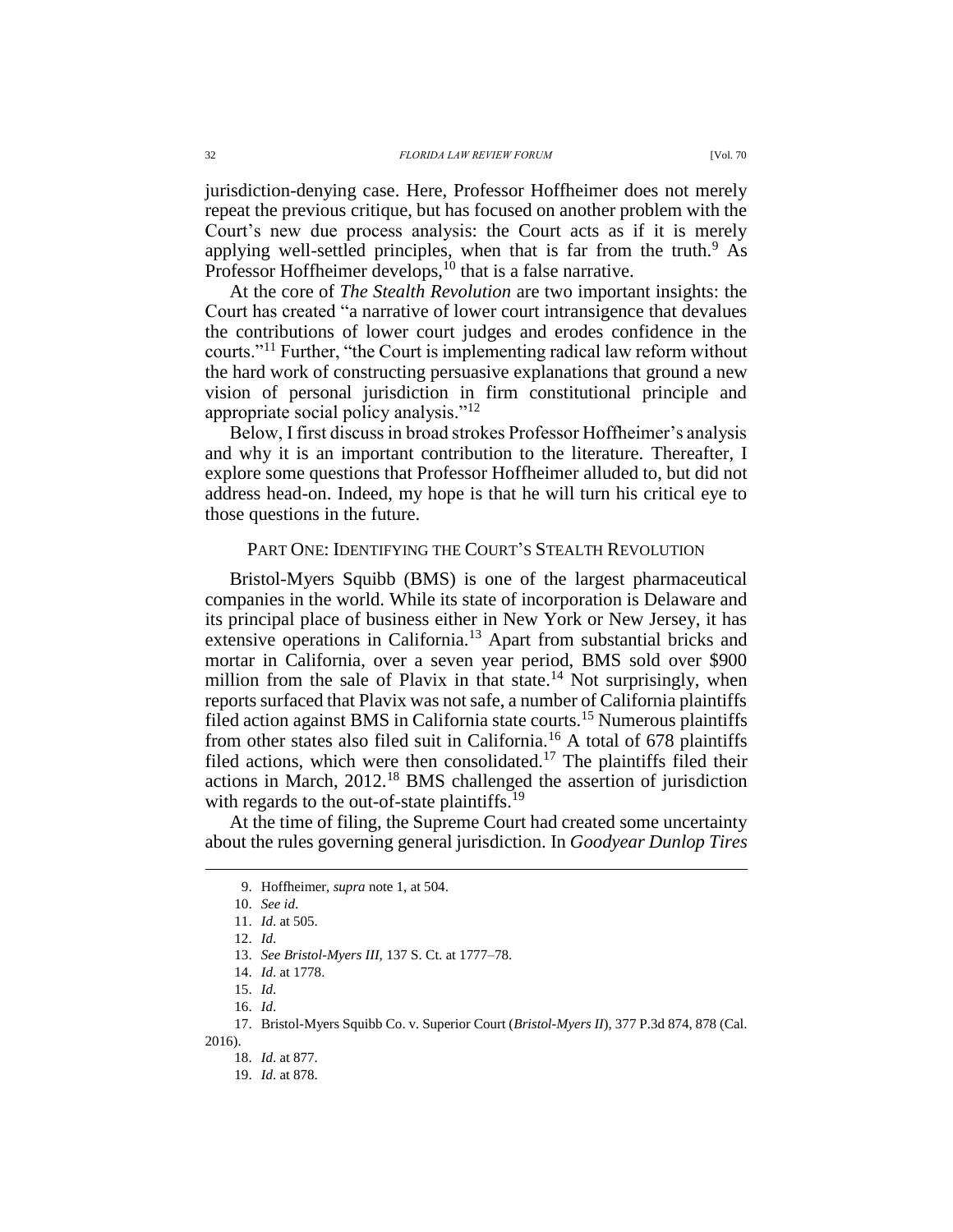*Operations, S.A. v Brown*<sup>20</sup> the Court suggested a significantly new approach to general jurisdiction.<sup>21</sup> Although technically not necessary to the decision, Justice Ginsburg stated that general jurisdiction is almost certainly proper only in a corporation's state of incorporation or principal place of business.<sup>22</sup>

Narrowing the scope of general jurisdiction in such a manner would work a major change to prevailing approaches of lower courts. An occasional court narrowed general jurisdiction as suggested by Justice Ginsburg.<sup>23</sup> But most courts focused on earlier Supreme Court cases and upheld general jurisdiction when a corporate defendant's contacts with the forum state were continuous and systematic<sup>24</sup> or when the contacts were continuous and systematic and the assertion of jurisdiction was not otherwise unreasonable.<sup>25</sup> Any doubts about the Court's commitment to *Goodyear's* dicta ended with *Daimler AG v. Bauman*. 26

*Daimler* involved efforts of Argentine plaintiffs harmed during that country's dirty wars to sue Daimler in the United States for their harm.<sup>27</sup> The Court was unanimous, with only Justice Sotomayor questioning the Court's new general jurisdiction holding.<sup>28</sup> She pointed to the widely held view that general jurisdiction was proper based on the corporation's extensive business in the forum state and suggested that general jurisdiction was not proper because the traditional reasonableness factors weighed against jurisdiction.<sup>29</sup> She also urged that dismissal of the action was proper by application of *forum non conveniens*. <sup>30</sup> In the majority opinion, Justice Ginsburg reiterated *Goodyear's* dicta, now necessary for the decision that, except in an unspecified extreme case, a corporate defendant is "at home" (i.e., subject to suit when the claim is unrelated to the forum contacts) in its state of incorporation *and* principal place of business.<sup>31</sup>

*BMS* demonstrates the profound change in the law. Given its extensive contacts with California, BMS could barely contend that it lacked continuous and systematic contacts with California. Further, at oral argument, its counsel conceded that defending the suit in California was

<sup>20.</sup> 564 U.S. 915 (2011).

<sup>21.</sup> *Id*. at 924.

<sup>22.</sup> *Id*.

<sup>23.</sup> Charles W. "Rocky" Rhodes, *Clarifying General Jurisdiction*, 34 SETON HALL L. REV. 807, 829–55 (2005).

<sup>24.</sup> *Id*. at 813.

<sup>25.</sup> *Id*. at 816.

<sup>26.</sup> 571 US 117 (2014).

<sup>27.</sup> *Id*. at 121.

<sup>28.</sup> *Id*. at 142–60. (Sotomayor, J., concurring).

<sup>29.</sup> *Id*. at 145–46.

<sup>30.</sup> *Id*. at 156.

<sup>31.</sup> *Id*. at 122 (majority opinion).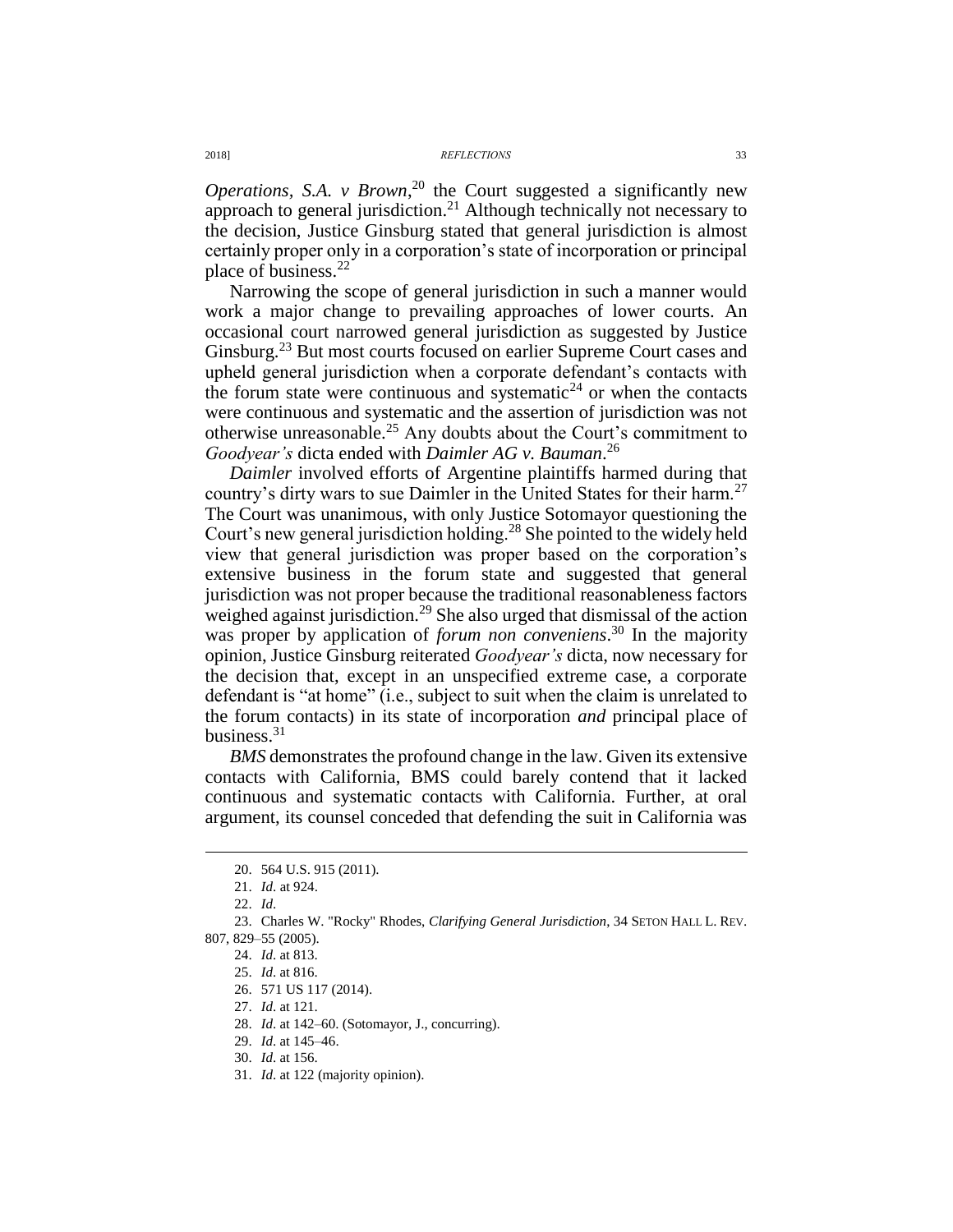<span id="page-3-0"></span>not burdensome.<sup>32</sup>

Because general jurisdiction was not available, the out-of-state plaintiffs had to shift their argument, attempting to demonstrate that their claim related to the California plaintiffs' claims and the defendant's California conduct. $33$  Justice Alito, speaking for 8 justices, was having none of it. He accused the California Supreme Court of attempting to use a sliding scale of contacts as an indirect effort to circumvent the Court's new general jurisdiction requirements.<sup>34</sup> While citing the oft-repeated language from earlier Court decisions that a claim must arise out of "or relate" to the defendant's conduct with the forum, he did little to explain the Court's conclusion that the out-of-state plaintiffs' claim was unrelated to forum activity.<sup>35</sup> As Professor Hoffheimer points out, "In holding that the case was resolved by precedent, [Justice Alito] avoids explaining what purpose the relatedness requirement serves and what additional facts would satisfy the relatedness requirement."<sup>36</sup> According to Justice Alito, the outcome in *BMS* flows from a "straightforward application . . . of settled principles of personal jurisdiction."<sup>37</sup> Indeed, as Professor Hoffheimer mentions in passing, the Court attempted to explain its holding, in part, by discussing state sovereignty as an explanation for why contacts with the forum state prevail even in a case where the defendant admitted that defending suit in the forum state was not burdensome.<sup>38</sup>

After reviewing Justice Sotomayor's lone dissent, "A Voice in the Wilderness,"<sup>39</sup> Professor Hoffheimer sliced and diced how Justice Alito's opinion did not, in fact, rely on settled precedent or offer a clear rule of decision or explain the policies that justified its holding.<sup>40</sup> Professor Hoffheimer's discussion focuses on a number of problems with the majority opinion. For example, he discusses historical antecedents, cases under which jurisdiction would be proper in a case like *BMS*. <sup>41</sup> He identified doctrines like pendent personal jurisdiction that have been

<sup>32.</sup> Andrew D. Bradt & D. Theodore Rave, *Aggregation on Defendants' Terms:* Bristol-Myers Squibb *and the Federalization of Mass-Tort Litigation*, 59B.C. L. REV. 1251, 1277 (2018).

<sup>33.</sup> Bristol-Myers Squibb Co. v. Superior Court (*Bristol-Myers II*), 377 P.3d 874, 888 (Cal. 2016).

<sup>34.</sup> Bristol-Myers Squibb Co. v. Superior Court (*Bristol-Myers III)*, 137 S. Ct. 1773, 1778– 79 (2017).

<sup>35.</sup> Hoffheimer, *supra* not[e 1,](#page-0-1) at 518.

<sup>36.</sup> *Id*. at 519. Justice Alito did not hold that all claims must directly arise from the defendant's forum activity to satisfy due process in a specific jurisdiction case. But there is a strong hint to that effect. Despite a long line of cases stating that a claim must arise out of *or relate to* the defendant's forum activity, the Court may be willing to abandon such a requirement, again narrowing specific jurisdiction.

<sup>37.</sup> *Id*. at 520 (quoting *Bristol-Myers III*, 137 S. Ct. at 1783).

<sup>38.</sup> *Id*. at 523.

<sup>39.</sup> *Id*. at 521.

<sup>40.</sup> *Id*. at 524.

<sup>41.</sup> *Id*. at 527–29.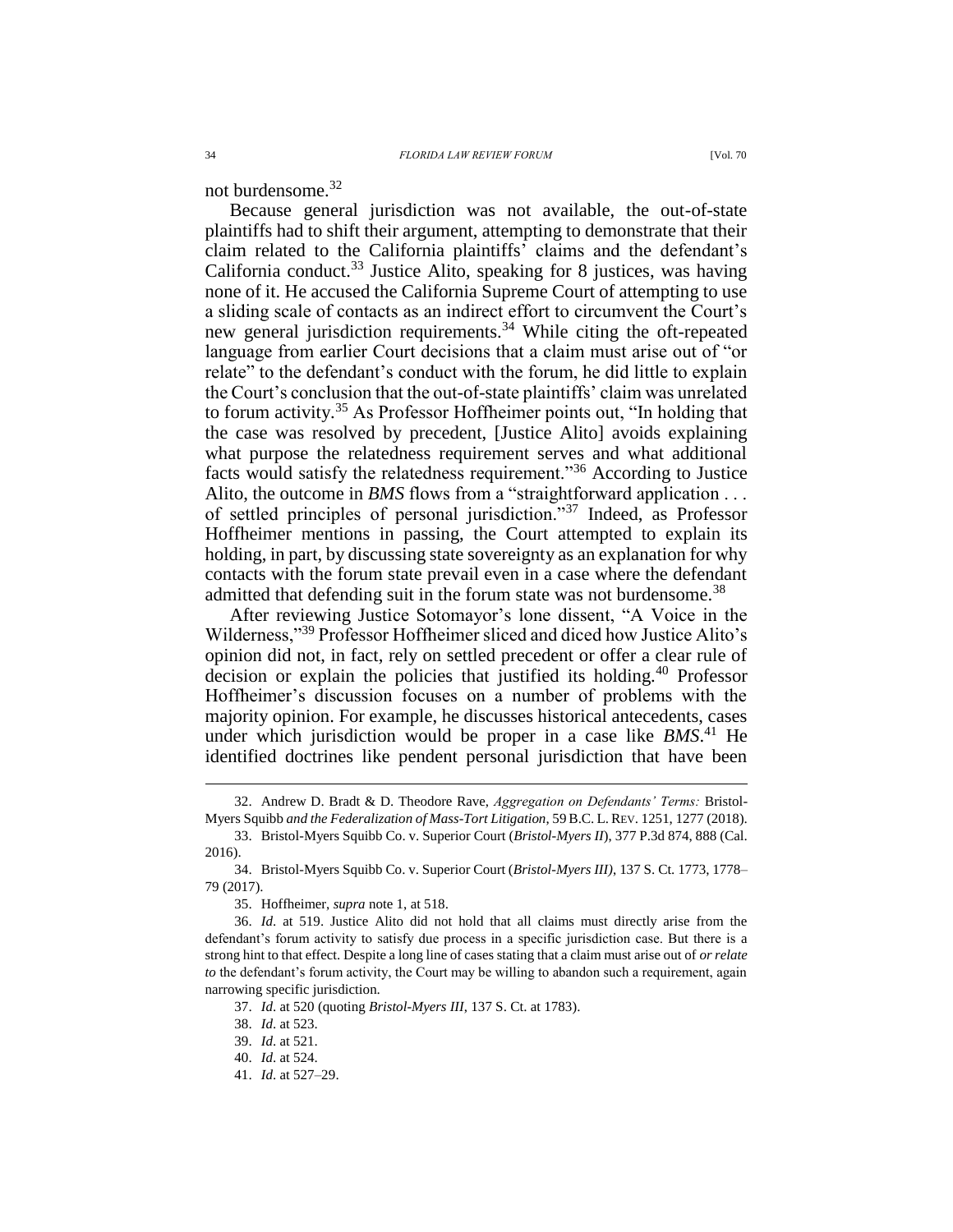#### 2018] *REFLECTIONS* 35

widely accepted as well as a much broader application of general jurisdiction principles. $42$  He also took the Court to task for failure to explain what additional facts would support a finding that the out-of-state plaintiffs' claims were sufficiently related to justify hearing those claims.<sup>43</sup>

Not only did the *BMS* Court ignore precedent, it also created a "Narrative of Lower Court Intransigence."<sup>44</sup> Professor Hoffheimer argues that the Court has failed in *BMS* and elsewhere "to acknowledge the legal indeterminacy that lower courts face and, accordingly, fail[ed] to recognize the value of the lower courts' efforts to achieve just results. [Opinions like *BMS*] promote the view that the lower courts are failing to apply settled law."<sup>45</sup>

Importantly, Professor Hoffheimer explored the costs of the Court's "stealth revolution."<sup>46</sup> The Court's reliance on its mantra that it is applying settled precedent may explain its failure to offer an explanation for its constriction of personal jurisdiction.<sup>47</sup> Beyond a need to understand the rationality of the Court's holdings, lower courts are also left with little guidance.<sup>48</sup>

Towards the end of his article, Professor Hoffheimer addresses in passing concerns that the Court, at least the right wing of the Court, is restricting jurisdiction to advance a pro-corporate bias.<sup>49</sup> He ends his article with a call for greater transparency, in effect, to restore confidence in the Court's current jurisprudence.<sup>50</sup>

*The Stealth Revolution* makes a compelling case against the Court's recent personal jurisdiction case law. The critique of *BMS* is especially sharp. But as I develop below, because of Professor Hoffheimer's important insights into the Court's due process jurisprudence, I wish that he had explored the Court's motivations more fully.

### PART TWO: SOVEREIGNTY AND CORPORATE BIAS AND MORE

# A. *Minimum Contacts and Sovereignty*

Professor Hoffheimer discusses Justice Alito's reliance on

<sup>42.</sup> *Id*. at 528.

<sup>43.</sup> *Id*. at 529. Professor Hoffheimer then addressed a series of specific "mysteries" about the majority opinion including missing cases, problematic precedent, missing methodology, and sister-state sovereign interests. *Id.* at 524.

<sup>44.</sup> *Id*. at 542.

<sup>45.</sup> *Id*.

<sup>46.</sup> *Id*. at 546–49.

<sup>47.</sup> *See id*.

<sup>48.</sup> *See id*. at 546–47.

<sup>49.</sup> *Id*. at 548.

<sup>50.</sup> *Id*. at 551–52.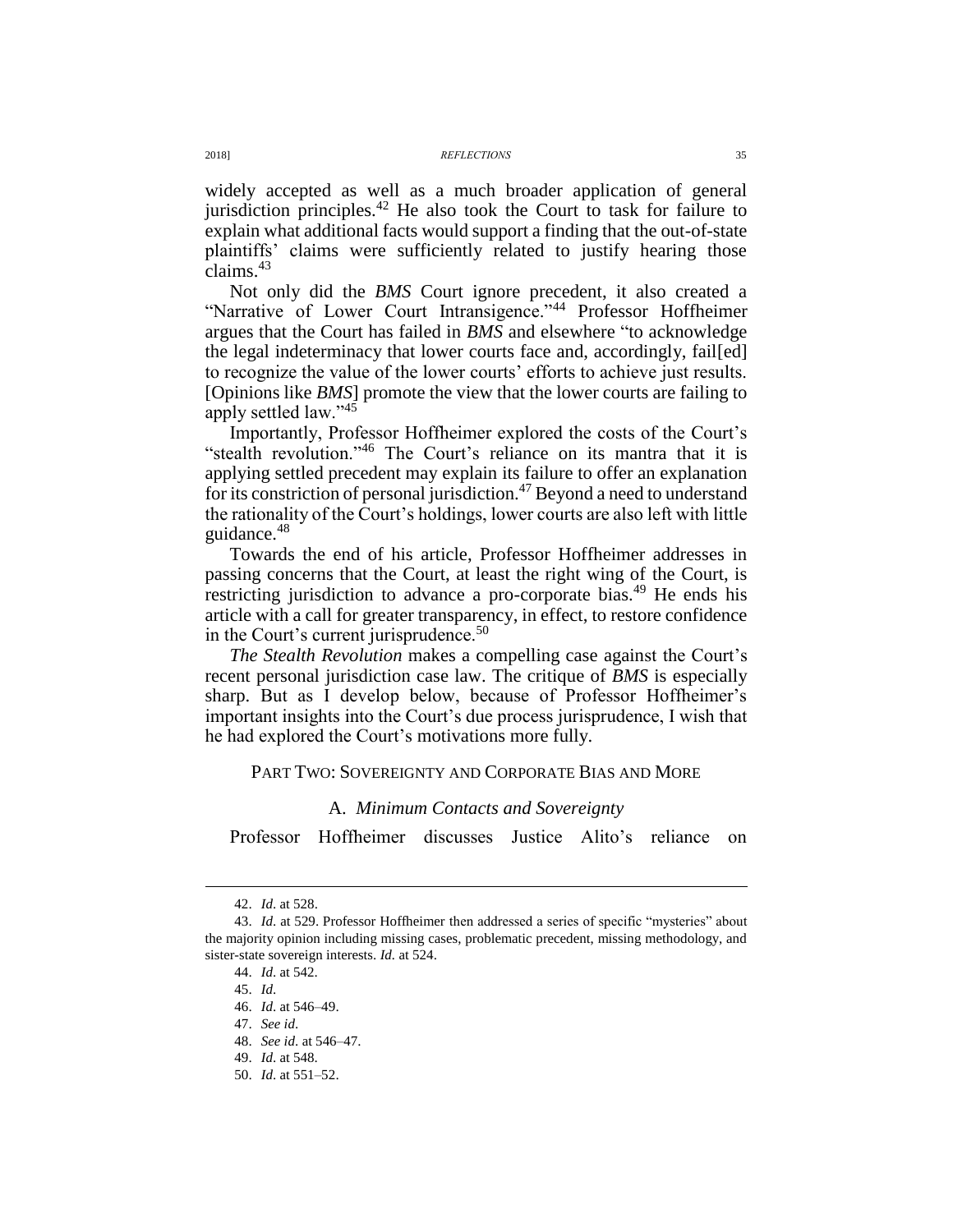sovereignty in passing.<sup>51</sup> He might have explored the Court's willingness to rely on sovereignty in much more depth. It underscores his thesis in neon lights.

The role of sovereignty in due process analysis dates back to *Pennoyer v. Neff.*<sup>52</sup> There, in explaining why a plaintiff beginning suit in personam must serve a non-consenting non-resident defendant in-hand and in-state, the Court discussed the relevance of the recently enacted Due Process Clause of the Fourteenth Amendment.<sup>53</sup> In dicta, the Court explained that a court should not honor a judgment if the original defendant's due process rights were violated in the earlier lawsuit.<sup>54</sup> The underlying theory was that the Fourteenth Amendment protected one sovereign state's power from overreaching by another state.<sup>55</sup>

*Pennoyer* made no sense as an interpretation of the Fourteenth Amendment, which was a limitation on states' power and an assertion of individuals' rights against the state. The idea, post-Civil War, of the amendment reinforcing sovereign rights was just wrong.<sup>56</sup> Indeed, the Court would later call the idea a "shibboleth."<sup>57</sup>

Modern due process cases eroded any theory of sovereignty until *World-Wide Volkswagen Corp. v. Woodson*. <sup>58</sup> There, while disclaiming adherence to *Pennoyer,* Justice White tried to explain why the assertion of jurisdiction over two of the defendants violated Due Process, without even considering the reasonableness of asserting jurisdiction in the forum state.<sup>59</sup> He explained that the threshold question was whether a defendant acted with purpose in creating a contact with the forum state. <sup>60</sup> The contacts analysis served federalism interests: i.e., sovereignty still mattered.<sup>61</sup>

That assertion hit the procedural world with a thud. Justice White's opinion raised a number of important questions. If the contacts part of the Court's due process analysis protects sovereign interests, how can a private litigant waive her due process challenge to the assertion of jurisdiction?<sup>62</sup> How does the text of the Fourteenth Amendment, referring to an individual's liberty interest that can be denied only after the state provides due process, support a conclusion that the amendment has

<sup>51.</sup> *Id*. at 539–40.

<sup>52.</sup> 95 U.S. 714 (1877).

<sup>53.</sup> *Id*. at 733.

<sup>54.</sup> *Id*.

<sup>55.</sup> *Id*.

<sup>56.</sup> VITIELLO, *supra* not[e 3,](#page-0-0) at 22–23.

<sup>57.</sup> *World-Wide Volkswagen Corp. v. Woodson*, 444 U.S. 286, 293 (1980).

<sup>58.</sup> 444 U.S. 286 (1980). *See* VITIELLO, *supra* not[e 3,](#page-0-0) at 33–37.

<sup>59.</sup> *See World-Wide Volkswagen Corp.*, 444 U.S. at 292–95.

<sup>60.</sup> *Id*. at 297–98.

<sup>61.</sup> *Id*.

<sup>62.</sup> VITIELLO, *supra* not[e 3,](#page-0-0) at 35–36.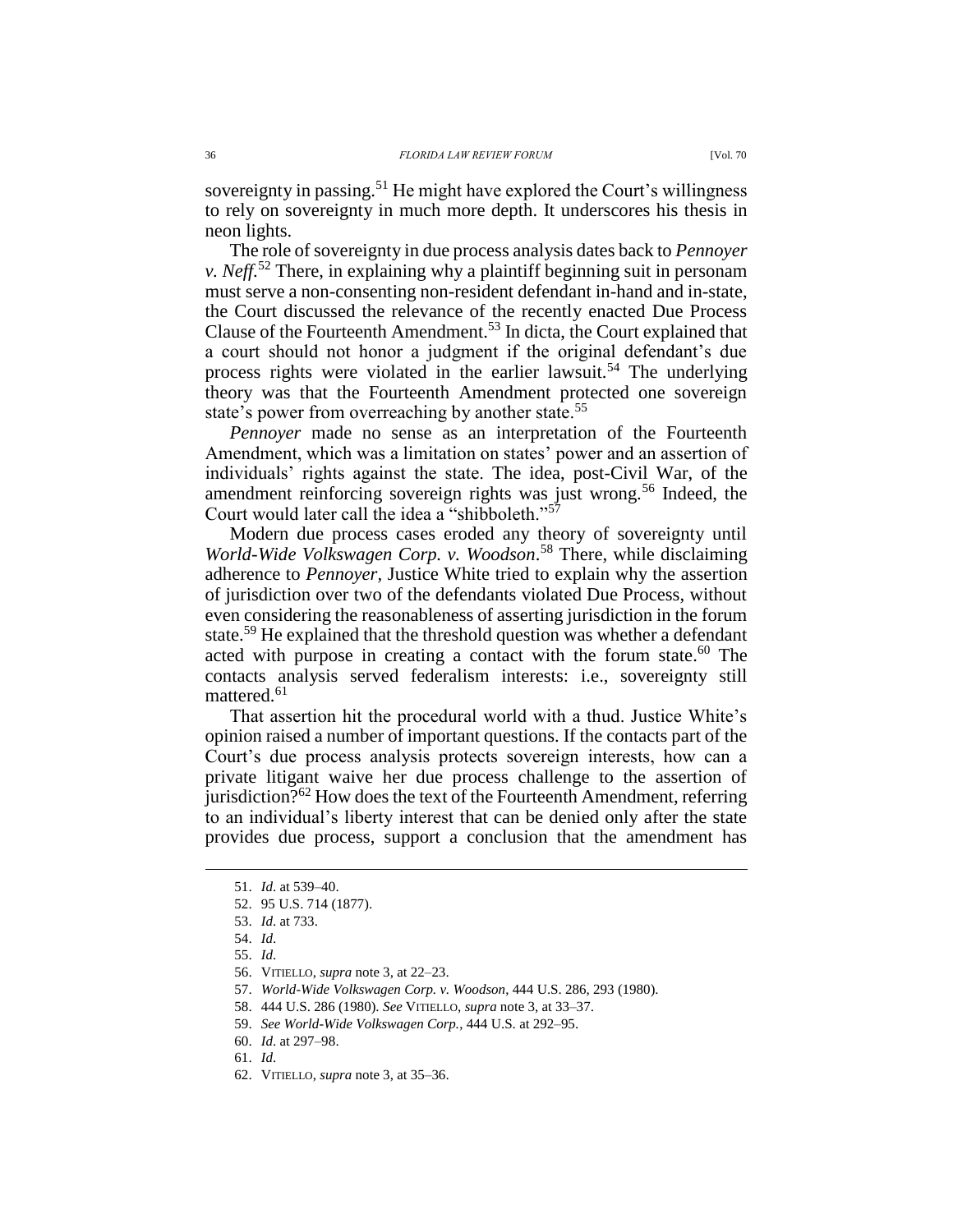#### 2018] *REFLECTIONS* 37

anything to do with supporting sovereign rights? $63$ 

So obvious was the lack of support for Justice White's assertion that he did a mea culpa two years later. In *Insurance Corp. of Ireland, Ltd. v. Compagnie des Bauxites de Guinee*, <sup>64</sup> Justice White confessed his mistake: due process "protects an individual liberty interest. It represents a restriction on judicial power not as a matter of sovereignty, but as a matter of individual liberty." 65

Despite that recognition and quick repudiation of a theoretical justification for narrowing personal jurisdiction, Justice Alito blithely relied on sovereignty as relevant to the Court's due process analysis.<sup>66</sup> He did so for eight justices and did so without offering any new justification for relying on a theory soundly discredited.<sup>67</sup>

Professor Hoffheimer had plenty of fodder to prove his overall thesis. Although the example that I have highlighted seems to be especially egregious. Indeed, as I develop below, I wish that Professor Hoffheimer had speculated why members of the Court, except for Justice Sotomayor, would not raise objections to Justice Alito's reliance on what the Court seems to have repudiated so resoundingly.

# B. *Professor Hoffheimer's Next Article? Or So I Hope*

Towards the end of Professor Hoffheimer's article, he alludes to the criticisms offered by some of us that the right wing of the Court demonstrates a pro-corporate bias.<sup>68</sup> Indeed, elsewhere, he has developed ways in which the Court's new personal jurisdiction has provided benefits to defendants that cannot be explained by neutral principles.<sup>69</sup> Less clear are the principles animating the more liberal justices who have joined or written jurisdiction-narrowing opinions. Here, I pick up on those themes and examine a topic that I wish that he had addressed in more detail in *The Stealth Revolution*. Alternatively, I would urge him to explore the questions raised below when he next addresses the Court's due process analysis.

Consider modern commerce and travel. The ease of modern travel and communication, along with open borders, have increased the chances for Americans to become involved in disputes that cross state and

<sup>63.</sup> *Id*.

<sup>64.</sup> 456 U.S. 694 (1982).

<sup>65.</sup> *Id*. at 702.

<sup>66.</sup> Hoffheimer, *supra* not[e 1,](#page-0-1) at 539–40.

<sup>67.</sup> *See id*.

<sup>68.</sup> *Id*. at 548.

<sup>69.</sup> *See* Cornett & Hoffheimer, *supra* note [3,](#page-0-0) at 138; Hoffheimer, *After* Goodyear, *supra* not[e 3,](#page-0-0) at 583.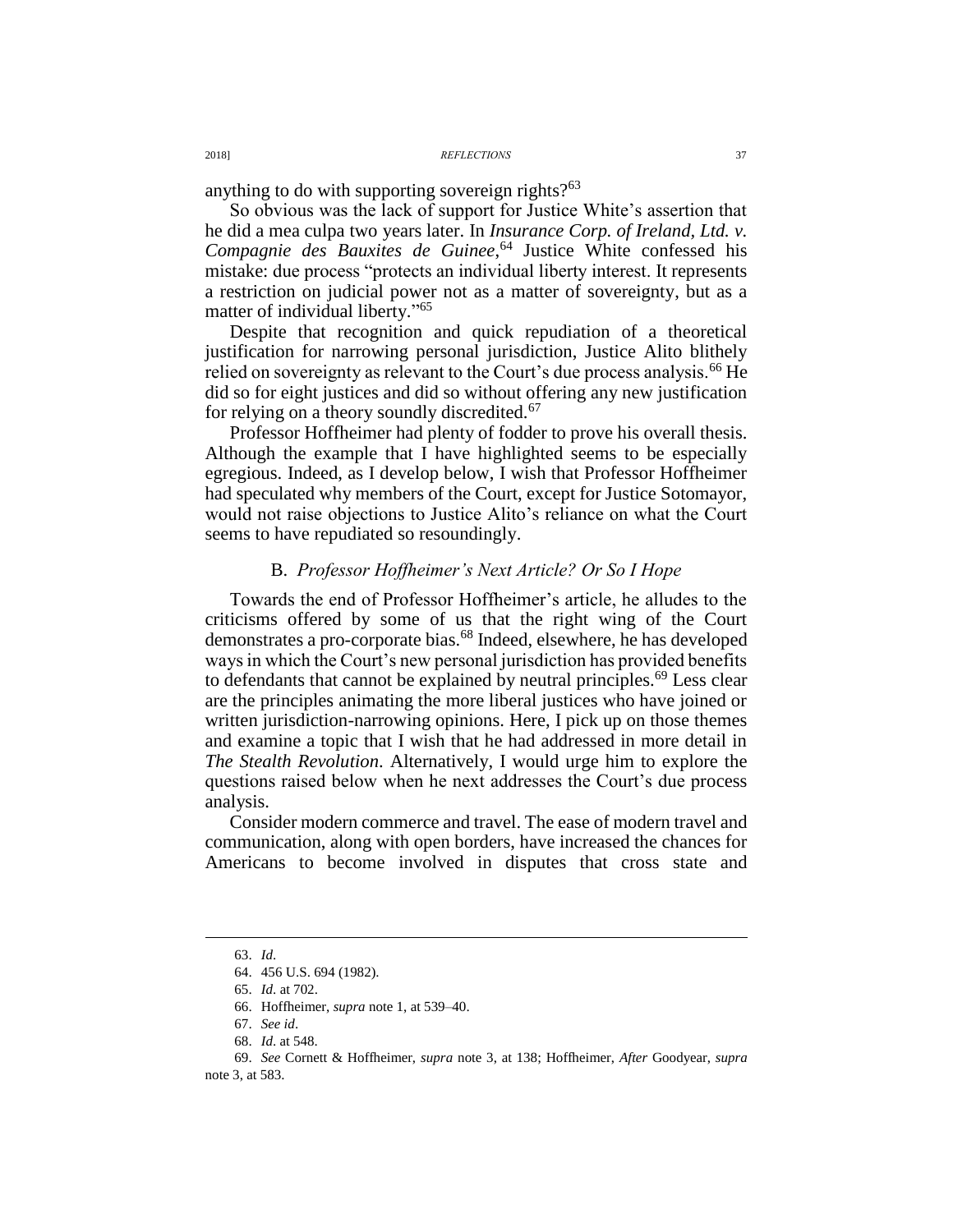international borders.<sup>70</sup> A century ago, when interstate travel increased such disputes, the Court abandoned nineteenth century rigid rules, allowing plaintiffs the opportunity to litigate in a convenient forum.<sup>71</sup> A unanimous Court in *McGee v. International Life Insurance Co.*<sup>72</sup> recognized the trend unabashedly.<sup>73</sup> After reviewing its case law, which expanded states' jurisdictional reach, the Court explained why:

In part this is attributable to the fundamental transformation of our national economy over the years. Today many commercial transactions touch two or more States and may involve parties separated by the full continent. With this increasing nationalization of commerce has come a great increase in the amount of business conducted by mail across state lines. At the same time modern transportation and communication have made it much less burdensome for a party sued to defend himself in a State where he engages in economic activity.<sup>74</sup>

In such a world, a defendant could hardly claim that responding to a suit was unduly burdensome.<sup>75</sup> Much of the Court's analysis equated due process with the fair notice and the opportunity to be heard.<sup>76</sup> State borders seemed to have little importance.<sup>77</sup>

Fast-forward to the twenty-first century and you find the Court consistently closing the courthouse door.<sup>78</sup> As I have argued elsewhere, the right wing of the Court has demonstrated a pro-corporate defendant bias.<sup>79</sup> Professor Hoffheimer agrees with that conclusion, I believe.

<sup>70.</sup> *See* Burnham v. Superior Court of Cal., 495 U.S. 604, 617 (1990) ("In the late 19th and early 20th centuries, changes in the technology of transportation and communication, and the tremendous growth of interstate business activity, led to an 'inevitable relaxation of the strict limits on state jurisdiction' over nonresident individuals and corporations." (quoting *Hanson v. Denckla*, 357 U.S. 235, 260 (1958) (Black, J., dissenting)).

<sup>71.</sup> *See id.*; *see also* Hess v. Palowski, 274 U.S. 352, 356–57 (1927); Kane v. New Jersey, 242 U.S. 160, 162 (1916).

<sup>72.</sup> 355 U.S. 220 (1957).

<sup>73.</sup> *Id.*

<sup>74.</sup> *Id*. at 219–20 (1957).

<sup>75.</sup> *Accord* Bristol-Myers Squibb Co. v. Superior Court (*Bristol-Myers II*), 377 P.3d 874, 892 (Cal. 2016).

<sup>76.</sup> *See McGee*, 355 U.S. at 223–24.

<sup>77.</sup> *See id.*

<sup>78.</sup> *See* Walden v. Fiore, 571 U.S. 277, 291 (2014); Daimler AG v. Bauman, 571 U.S. 117, 142 (2014); Goodyear Dunlop Tires Operations, S.A. v. Brown, 564 U.S. 915, 929–30 (2011); J. McIntyre Mach., Ltd. v. Nicastro, 564 U.S. 873, 887 (2011); Bristol-Myers Squibb Co. v. Superior Court (*Bristol-Myers III*), 137 S. Ct. 1773, 1783–84 (2017); BNSF Ry. v. Tyrrell, 137 S. Ct. 1549, 1559–60 (2017).

<sup>79.</sup> *See* VITIELLO, *supra* not[e 3,](#page-0-0) at 67–71; Michael Vitiello, *Limiting Access to US Courts: The Supreme Court's New Personal Jurisdiction Case Law*, 19 UC DAVIS J. INT'L L. & POL'Y 209, 267–68 (2015).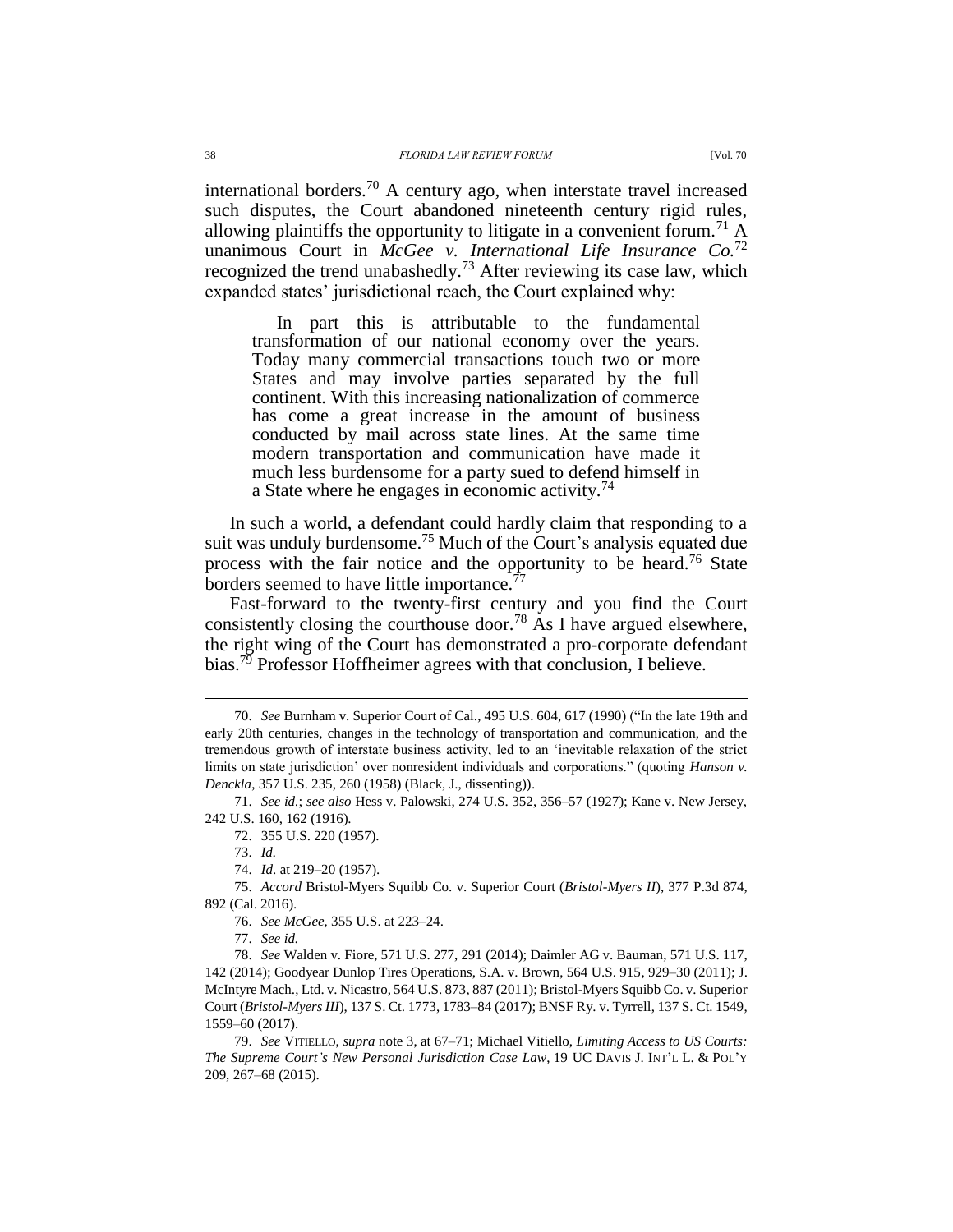2018] *REFLECTIONS* 39

What remains is a more difficult question, one that I hope Professor Hoffheimer will address in the future: why is the more liberal wing of the Court, sans Justice Sotomayor, willing to join the right wing of the Court in narrowing access to justice?

Elsewhere, I have explored Justice Ginsburg's willingness to narrow general jurisdiction in ways that make it almost a dead letter. $80$  I am critical of Justice Ginsburg for narrowing general jurisdiction without explaining the underlying policies for general jurisdiction. At the same time, while she and other members of the more liberal wing of the Court have voted consistently to narrow general jurisdiction, at least some of the Justices seem interested in expanding specific jurisdiction.<sup>81</sup> That may leave some plaintiffs unable to join important parties; but specific jurisdiction is often the best forum, given that the place of an accident, for example, most often is the center of gravity of the litigation.

My theory that the more liberal wing of the Court was willing to narrow general jurisdiction in favor of expanding specific jurisdiction is open to question in light of Justices Ginsburg, Breyer, and Kagan's willingness to join Justice Alito's *BMS* opinion, and to do so, without concurring to raise any questions about its odd reliance, for example, on sovereignty.

As Professor Hoffheimer argues, finding that the California court's assertion of jurisdiction over BMS did not violate due process could have been premised on existing specific jurisdiction case law.<sup>82</sup> Or even if the Court had not addressed this precise question in the past, extending jurisdiction would have been based on specific jurisdiction. $83$  Thus, whatever commitment that Justices Ginsburg, Breyer and Kagan may have had to expanding specific jurisdiction, while narrowing general jurisdiction, is not that strong.

Two scholars have argued that *BMS* may best be understood as a case about forum-shopping. Professors Bradt and Rave argue in *Aggregation on Defendants' Terms: Bristol-Myers Squibb and the Federalization of Mass-Tort Litigation* that *BMS's* lasting impact is likely to be on "the balance of power in complex litigation."<sup>84</sup> That may well be the case.

The various plaintiffs in *BMS* seemed to have outmaneuvered BMS with effective forum shopping.<sup>85</sup> By joining BMS's California marketing firm, the plaintiffs prevented removal to federal court.<sup>86</sup> By filing

<sup>80.</sup> *See* VITIELLO, *supra* note [3,](#page-0-0) at 64–67.

<sup>81.</sup> *See id*.

<sup>82.</sup> Hoffheimer, *supra* not[e 1,](#page-0-1) at 503–04.

<sup>83.</sup> For example, the Justices might have adopted a liberal reading of "related to" the claim, suggested by Justice Brennan in his dissenting opinion in *Helicopteros*. Helicopteros Nacionales de Colombia, S.A. v. Hall, 466 U.S. 408, 425 (1984) (Brennan, J., dissenting).

<sup>84.</sup> Bradt & Rave, *supra* not[e 32](#page-3-0) at 1256.

<sup>85.</sup> *See id.*

<sup>86.</sup> *Id*. at 1275.